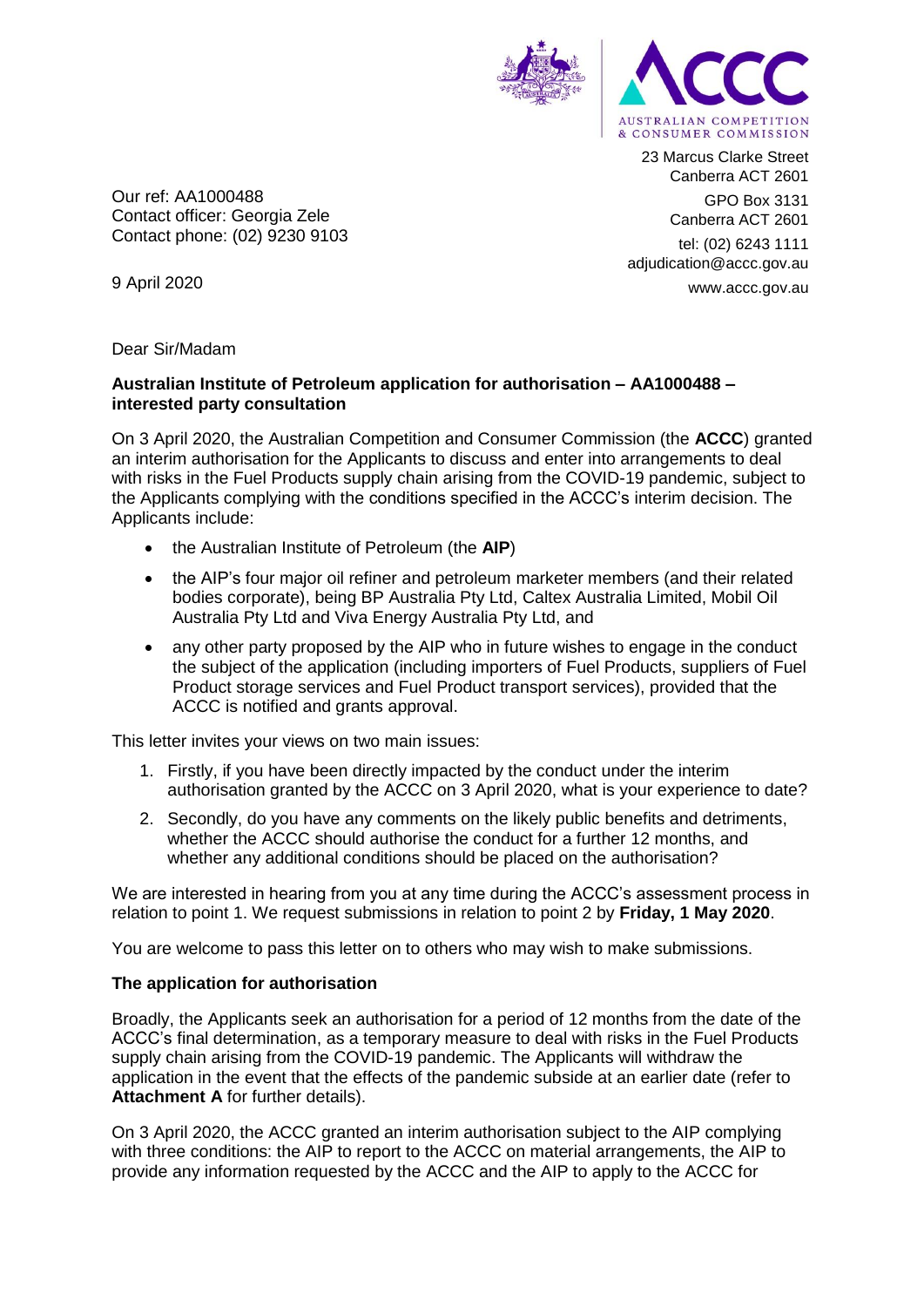approval to add any other parties to the authorisation (refer to **Attachment A** for further details).

The ACCC did not conduct a public consultation process in respect of the request for interim authorisation in light of the unprecedented circumstances impacting the economy and the compelling nature of the public benefits likely to result from the request for interim authorisation. A copy of the ACCC's interim authorisation decision is available on the [authorisations public register.](https://www.accc.gov.au/public-registers/authorisations-and-notifications-registers/authorisations-register)

# **Request for submissions**

You are invited to make a submission to the ACCC if you have views on the matters set out above. If you intend to provide a submission please do so by **Friday, 1 May 2020**.

Please email your submission to [adjudication@accc.gov.au,](mailto:adjudication@accc.gov.au) with the subject '*AA1000488 – Australian Institute of Petroleum – submission*'. We recognise that the COVID-19 situation may be causing disruptions to your normal operations. For this reason, we are taking a flexible approach to receiving feedback on the conduct. Please contact Georgia Zele on the number below if you wish to provide comments by phone.

Please follow the same process if you wish to make a submission beyond 1 May 2020 in relation to your experience with the impact of the conduct.

Your submission will be placed on the ACCC's [authorisations public register](https://www.accc.gov.au/public-registers/authorisations-and-notifications-registers/authorisations-register) unless you make a request (with reasons) for us to exclude part or all of the submission from the public register (refer to [Guidelines for Excluding Information from the Public Register](https://www.accc.gov.au/publications/guidelines-for-excluding-information-from-the-public-register-for-authorisation-and-notification-processes) for more information).

### **Timetable**

Below is an indicative timetable, which is subject to change. The most up to date indicative timetable is available on the ACCC's [authorisations public register.](https://www.accc.gov.au/public-registers/authorisations-and-notifications-registers/authorisations-register)

| 2 April 2020     | Lodgement of application, including request for interim authorisation                                    |
|------------------|----------------------------------------------------------------------------------------------------------|
| 3 April 2020     | Interim decision                                                                                         |
| 14 April 2020    | Public consultation process begins                                                                       |
| 1 May 2020       | Closing date for submissions on the substantive application for<br>authorisation from interested parties |
| <b>June 2020</b> | Applicant responds to issues raised in the public consultation process                                   |
| <b>July 2020</b> | Draft determination                                                                                      |
| <b>July 2020</b> | Public consultation on draft determination                                                               |
| September 2020   | <b>Final determination</b>                                                                               |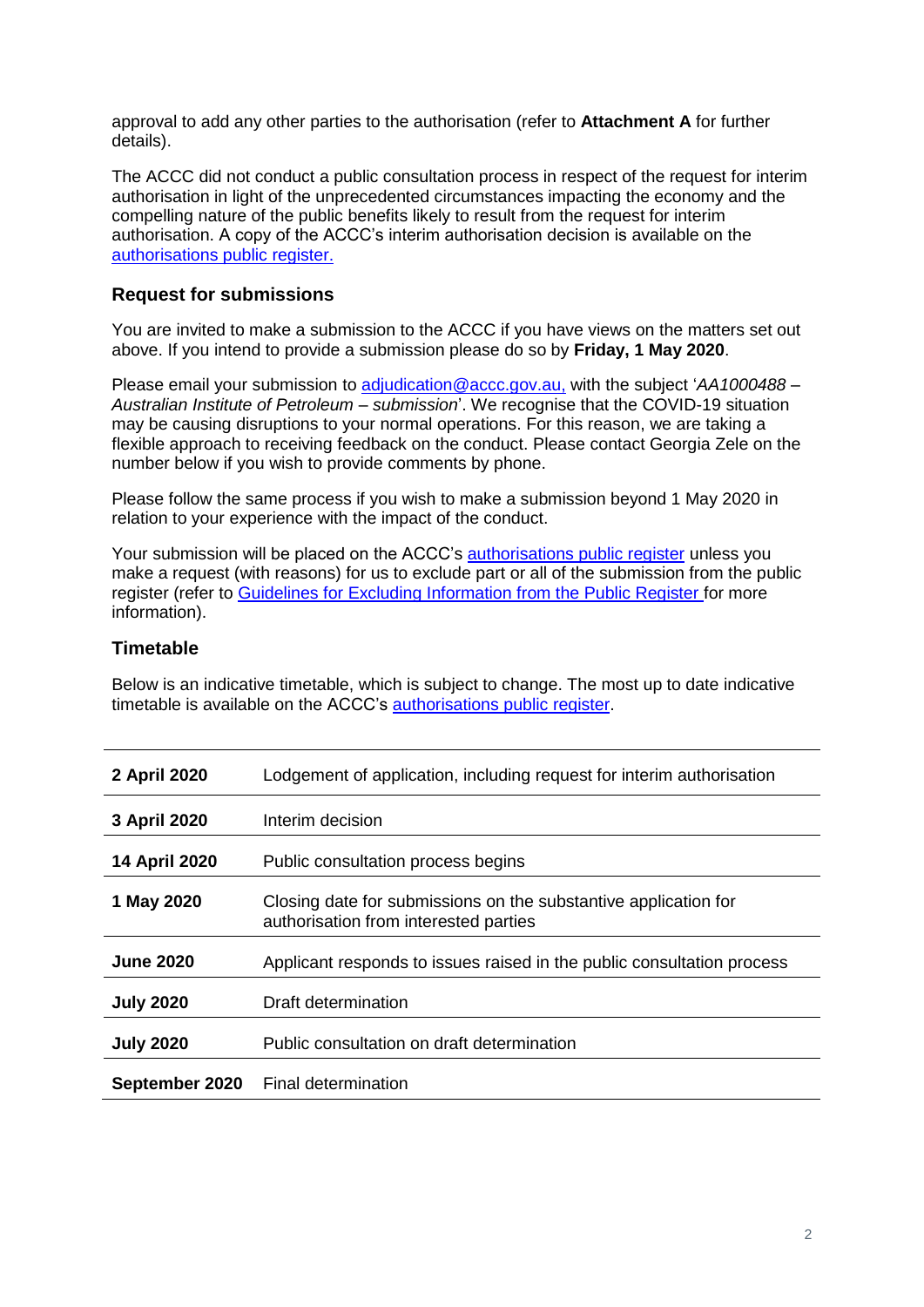This letter has been placed on the ACCC's public register. If you have any questions or wish to discuss any aspect of this matter, please do not hesitate to contact Georgia Zele on (02) 9230 9103.

Yours sincerely

 $G^{\text{Hdg}}$ 

Gennady Kleiner **Director** Adjudication